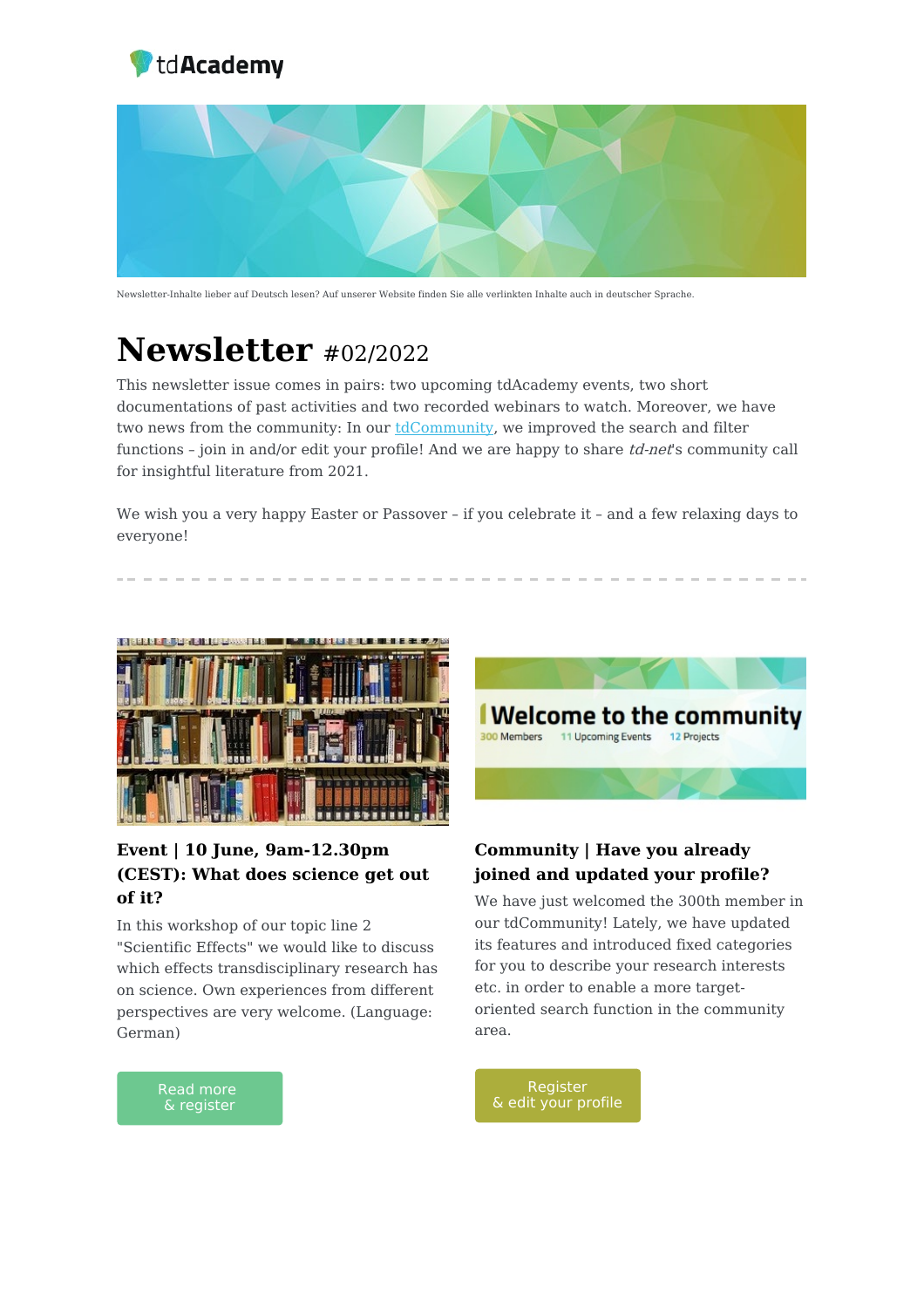

#### **Event | 9 May, 5-6.30pm (CEST): Let's talk about it: Transdisziplinarität & Co-Production**

In our online dialogue session, Sabine Hoffmann (Eawag) and Audrey Podann (TU Berlin) will discuss the concept of

**Integration Experts** in transdisciplinary and transformative processes. Join in and don't forget to bring a drink! (Language: German)



#### **Community | Recommend your favourites: td-net Tour d'Horizon of Literature 2021**

From your point of view, what are the publications on inter- and transdisciplinarity published in 2021 that are especially relevant, innovative and/or provocative? tdnet is looking for expert recommendations until April 22nd.

[Participate](https://naturalsciences.ch/co-producing-knowledge-explained/tour_d_horizon_of_literature_2021) in the td-net survey





### **Video | Peter Wehling on disputes about the scientificity of TD research**

During his tdAcademy residency, Peter Wehling examined the debate on transdisciplinarity. In this talk, he analyses the relationship between established science and transdisciplinarity and deconstructs the most common objections towards transdisciplinarity.



## **Video | Webinar with Sadaf Taimur on Design Thinking in Higher Education**

In this capacity-building event, Sadar Taimur focuses on discussing Design thinking as Digital Transformative Pedagogy in Higher Sustainability Education while elaborating on a case from Japan. It offers concrete practice, and lessons for curriculum development.



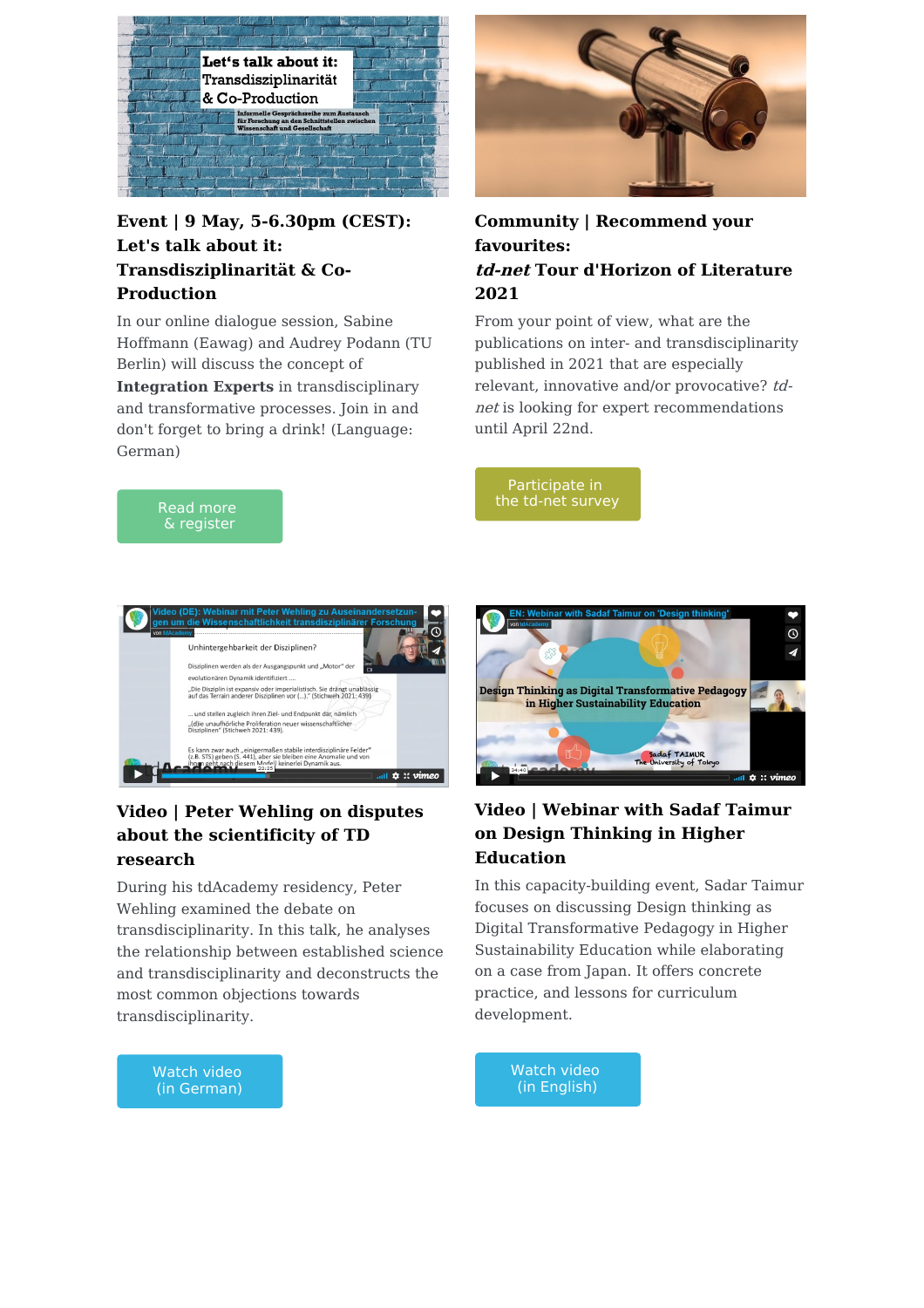

### **Short report | Impact orientation is an ongoing topic! Results from the dialog forum**

As part of our topic line 1 "Societal Effects", we held a dialog forum to present our findings and to stimulate exchange among participants. This report summarizes the event and preliminary results.

Read [more](https://td-academy.org/en/tdacademy/topic-lines/topic-line-1-societal-effects/impact-orientation-is-an-ongoing-topic-results-from-the-dialog-forum/)



#### **Short report | DTdT22 workshop on Capacity Building for Transdisciplinary Research**

In March 2022, the tdAcademy conducted a workshop together with the Schader Foundation on how educational offerings promote mutual learning and design processes.

Read [more](https://td-academy.org/en/updates/dtdt22-workshop-capacity-building-for-transdisciplinary-research/)

# Lam, David, et al. (2022): Integrating context, formats and effects in transdisciplinary research

What are the key aspects of transdisciplinary research and how can they be integrated effectively?

Four key aspects of transdisciplinary research are: context dependencies, innovative formats, societal effects, and scientific effects. In this blogpost, these are illustrated in a comprehensive figure, along with a summary of an 'ideal' transdisciplinary research process.



This email was sent to {{contact.EMAIL}} You received this email because you have subscribed to our newsletter.

View in [browser](file:///var/www/html/public/%7B%7B%20mirror%20%7D%7D) | [Unsubscribe](file:///var/www/html/public/%7B%7B%20unsubscribe%20%7D%7D)